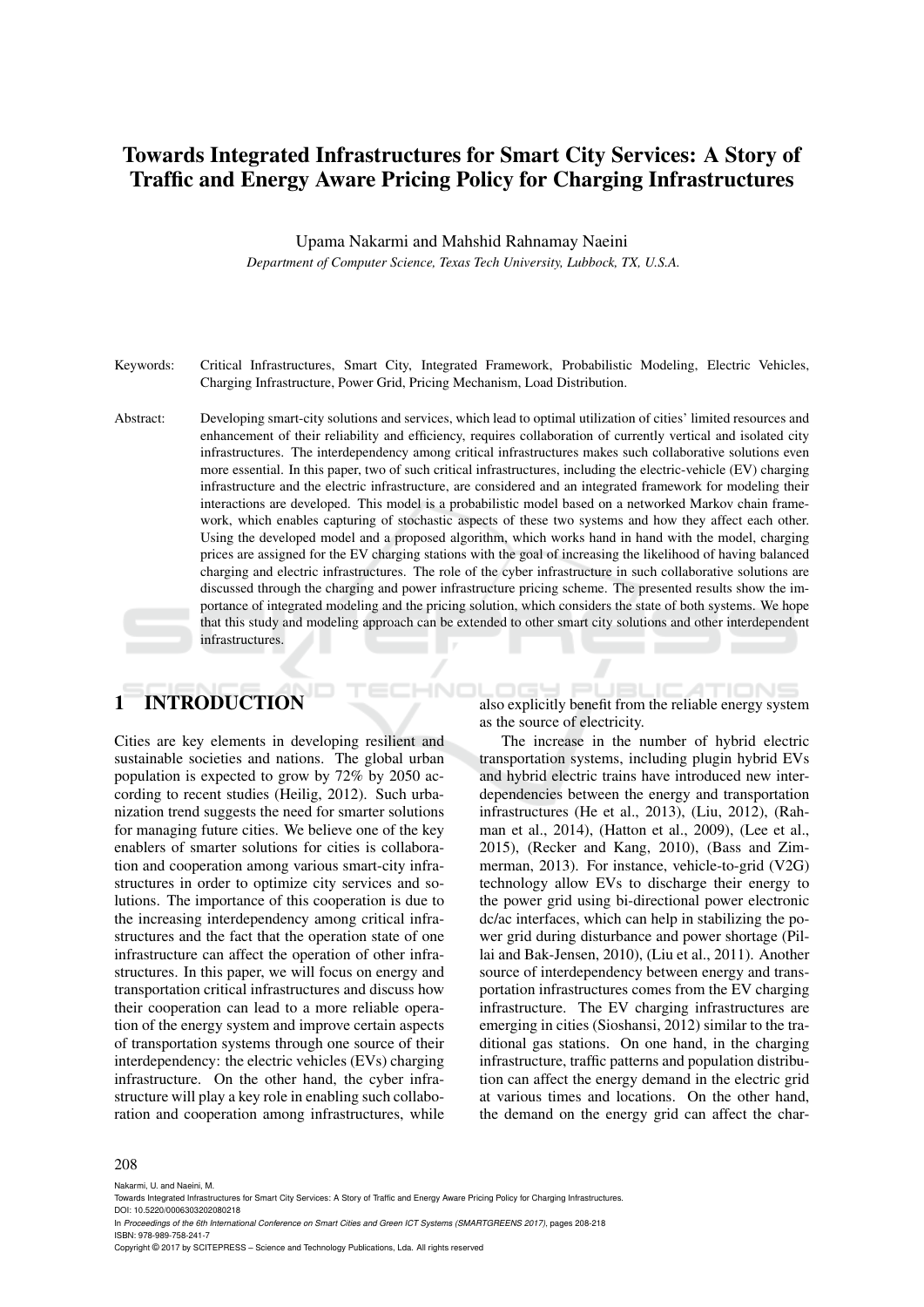ging price and consequently affect the traffic pattern in the transportation system. Such interdependencies are important as, for instance, during the peak-energyconsumption hours, inappropriate energy pricing signals at charging stations that motivate EV users to use specific charging stations, along with other factors, can lead to energy demand profiles that result in instability of the electric grid and in worse cases power outages (Wagner et al., 2013). As such, it is essential to design and operate these charging infrastructures while considering the interdependency between electric and transportation systems and the state of these systems. In particular, designing pricing incentives can provide a controlling mechanism for interdependency and reliable operation of these systems. The incentives will be communicated to the users through the cyber infrastructure.

Since various aspects of the energy and transportation systems are dynamic and stochastic, in this paper we adopt an abstract probabilistic approach to model the demand and traffic distribution in EV charging infrastructures. The goal of the model is to identify incentives, when and where they are needed, to design dynamic energy pricing signals based on the state of both of the systems, such that the incentives help in appropriate distribution of load in both systems and orchestrating their operation. The proposed approach is based on the influence theory (Asavathiratham, 2000), which is a mathematically tractable probabilistic framework based on a network of Markov chains. This framework allows modeling of interactions among components of both the charging and the electric infrastructures based on a data-driven dynamic probabilistic approach. Based on this probabilistic model, we identify incentives in terms of charging price using a topological sort on the active influence graph of the charging infrastructure. The identified incentives based on this model lead to higher probabilities of stable and balanced systems.

#### 2 BACKGROUND

In this paper, we review the related work in two main categories. First, as the focus of this paper is on charging infrastructures, we review efforts on different aspects of design, operation and optimization of charging infrastructures. Second, we briefly review work on modeling, simulation, operation and design of integrated and interdependent infrastructure frameworks for smart cities.

#### 2.1 Charging Infrastructures

In recent years, a large body of work is focused on optimal placement of EV charging stations (Hess et al., 2012), (He et al., 2013), (Wagner et al., 2013), (Sweda and Klabjan, 2014), (Chen and Hua, 2014), (Guo and Zhao, 2015), (Li et al., 2015), (Vazifeh et al., 2015), (Xiong et al., 2015). In particular, optimization formulations with various criteria have been used for addressing this problem (Hess et al., 2012), (Wagner et al., 2013), (Li et al., 2015), (Guo and Zhao, 2015). Examples of such criteria include, minimizing the trip time of EVs to access charging stations (Hess et al., 2012), maximizing the coverage of charging stations (Wagner et al., 2013), minimizing trip and queuing time (Li et al., 2015), and maximizing sustainability from the environment, economics and society perspective (Guo and Zhao, 2015). In the work presented in (Chen and Hua, 2014), (Vazifeh et al., 2015), the set cover algorithm is used to optimize the location of charging stations from a set of possible locations. In addition, agent-based (Sweda and Klabjan, 2014) and game-theoretic approaches (He et al., 2013), (Xiong et al., 2015) have also been adopted in characterizing optimal deployment of charging infrastructures. Reference (Islam et al., 2015) presents a more detailed review of various approaches used for the optimal deployment of EV charging stations.

Another research aspect of charging infrastructures is their pricing mechanisms. Studies of traditional fueling infrastructures (Walsh et al., 2004), (Weis et al., 2010) show that the price of fuel impact the behavior of drivers, which suggests that the charging price for EVs can also impact the users' choice and behavior. Specifically, authors in (Xiong et al., 2016), discuss that the optimal placement of charging stations will be insufficient to handle rapid changes in traffic patterns and urbanization, hence an efficient pricing model that also minimize the social cost of traffic congestion and congestion at EV charging stations is needed. As another example, the impact of energy price and the interplay between the price and other factors, such as cost and emissions, on the charging decisions have been studied in (Sioshansi, 2012). Besides the studies on the impact of price on charging decisions and traffic patterns, some efforts are focused on designing and optimizing pricing and analyzing their impact on the users' behavior and the system operation. Examples of such efforts include the work presented in (Lee et al., 2015), which uses a game theoretical approach to study the price competition among EV charging stations with renewable power generators and also discusses the benefits of having renewable resources at charging stations. Similarly, game-theoretic approaches that model a game bet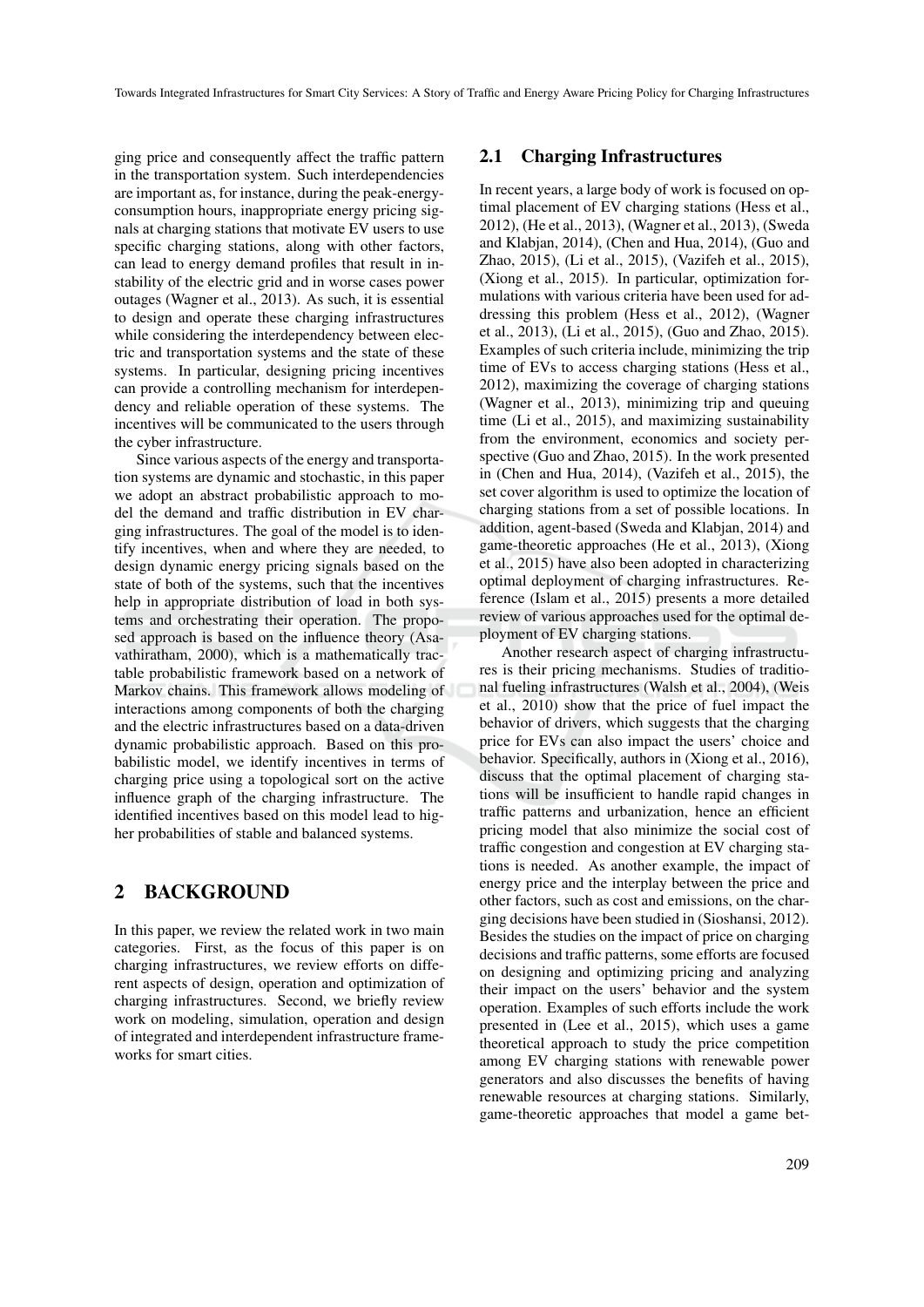ween the electric grid and their users, specifically for EV charging, in order to design pricing schemes, have been studied, for example in (Tushar et al., 2012). The model in (Tushar et al., 2012) provides strategies to EV chargers to choose the amount of energy to buy based on a pricing scheme to operate the charging infrastructures at their optimal levels.

The work presented in this paper is closest to the studies on pricing mechanism design and also the interplay between the electric and EV charging infrastructures. At the same time, it is different in the approach as it considers the stochastic dynamics of the interdependent EV charging infrastructures and the electric grid and their local interactions in designing the charging prices at stations.

## 2.2 Integrated and Interdependent Infrastructures for Smart Cities

The vision of smart cities has been described in different ways among practitioners and academia (Chourabi et al., 2012). Hall (Bowerman et al., 2000) visions the smart city as a city that monitors and integrates conditions of all of its critical infrastructures to optimize its resources and services to its citizens. Similar smart city visions has been described in (Harrison et al., 2010), (Commission et al., 2014). In the last decade a large body of work has emerged in modeling and understanding interdependent infrastructures. The general concepts of interdependencies among critical infrastructures, challenges in modeling interdependent systems and their control and recovery mechanisms have been intensively discussed in (Amin, 2002), (Little, 2002), (Rinaldi, 2004), (Min et al., 2007). These works mainly discuss the intrinsic difficulties in modeling interdependent systems and suggest new methodologies for their modeling and simulation as a single coupled system. The majority of the integrated infrastructure modeling has been focused on analyzing the reliability of coupled systems and the negative aspects of the interdependencies among critical infrastructures (Shao et al., 2011), (Shin et al., 2014), (Das et al., 2014). The work presented in the current paper is an effort to present an abstract and unified framework to model interactions among infrastructures, which can be used to design various smart-city solutions based on the state of interacting systems, for instance, the pricing mechanism based on the state of the EV charging infrastructure and the electric grid.

### 3 SYSTEM MODEL

In this section, we describe our system model for the interdependent EV charging and energy infrastructures; however, the model is adequately general to be applied to any interdependent infrastructure with interacting components. The schematics of the system under study is depicted in Figure 1. As the figure shows, our study considers three layers in the system: (1) the power/electric grid layer, (2) the EV charging infrastructure layer, and (3) the cyber layer, which enables the collaborative solution for the pricing between layer 1 and 2. Our modeling is mainly focused on the electric and the EV charging infrastructures. While the cyber layer is not a part of the theoretical model, we will discuss its key role in Section 3.1. The interactions among the layers of this system can be summarized as following. The EV charging infrastructure receives energy from the power grid and thus the load on charging stations may affect the load on power substations. The pricing scheme, which depends on the state of both power and EV charging infrastructures, will be communicated through the cyber layer to the users. Finally, the communicated price will affect the load distribution over the charging infrastructure and subsequently the load on power substations.

First, let us present the system model for the charging infrastructure. We denote the set of charging stations in a region in the smart city by  $C =$  ${C_1, C_2, ..., C_k}$ . For simplicity, we assume that the charging stations are distributed over a grid region such that each cell in the grid holds one charging station as shown in Figure1a). The charging stations are connected over a directed graph  $G = (C, E)$ , where *E* represents the set of directed links specifying the possibility of travel between charging stations for the users. For instance,  $e_{ij} \in E$  implies that users in the cell containing the station  $C_i$  can travel to station  $C_j$ for charging. These links help specifying the constraints on the travel for charging, for instance, based on the distance that the users are willing to travel and the distance that a EV with the need for charging can travel before it runs out of energy. We will explain later that when the right incentives are applied then there is a likelihood for each user to travel to other stations with direct links. In this paper, we focus on a graph, in which charging stations in adjacent cells are connected. Other graphs with different topologies can also be considered and will not change the model.

Next, we describe the power infrastructure layer. In this paper and as the first step toward this modeling, we simplify the intra-system model for the power infrastructure by only considering the power grid substations denoted by  $S = \{S_1, S_2, ..., S_m\}$  and their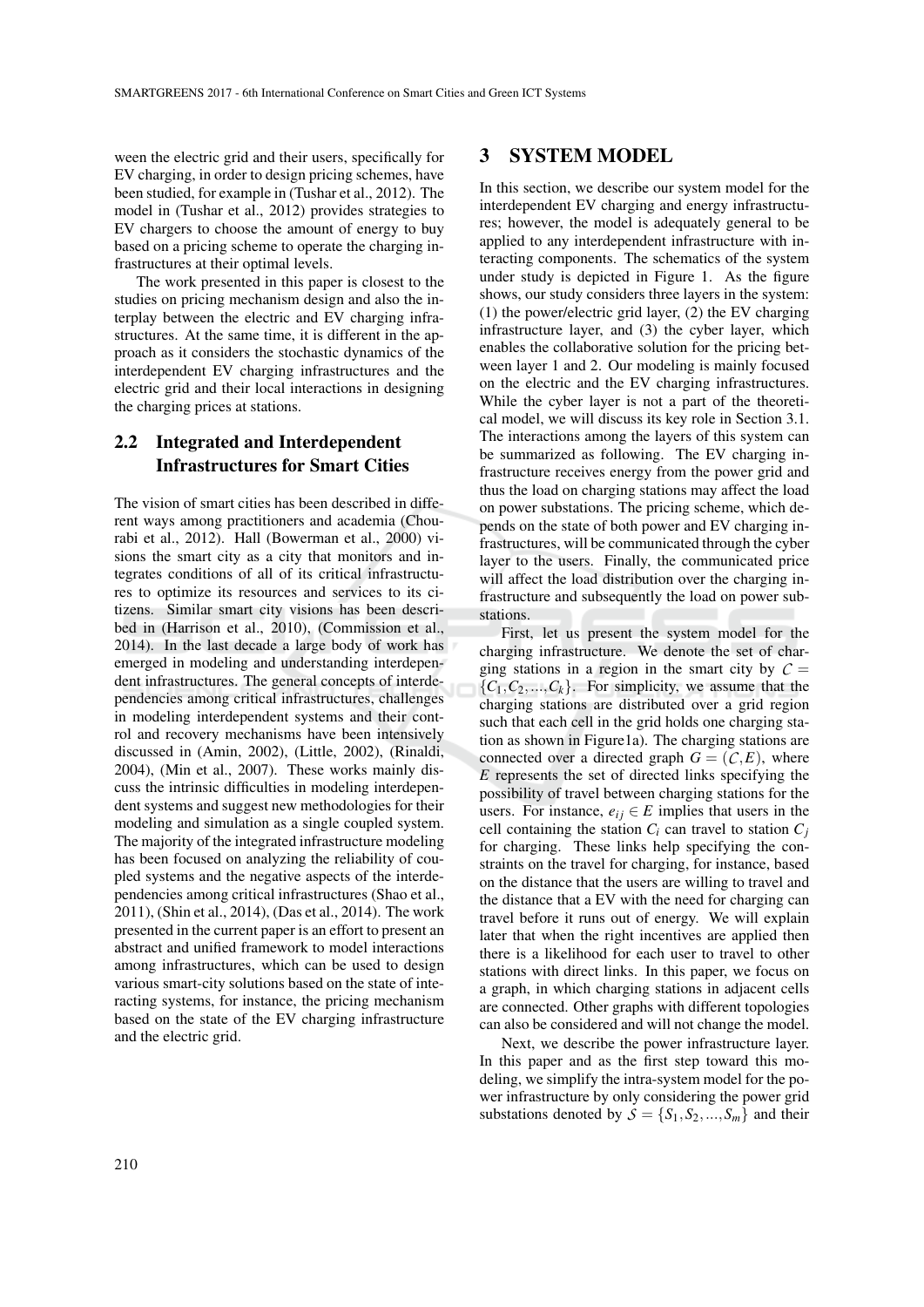

Figure 1: Interconnected networks of electric/power, charging infrastructure and cyber infrastructure.

internal dynamics (as will be explained in Section 3.1). In other words, we do not focus on the complete power grid model with generators and power lines; instead we only focus on substations as abstract and aggregated points of contact with the EV charging infrastructure. In future, we will expand the model to capture more detailed internal interactions in the power system. To model the inter-system interactions between the power and charging infrastructures we assume that multiple charging stations belong to the distribution network of one substation, as such we consider a set of inter-system links denoted by *L*, where  $L_{ij} \in L$  specifies that charging station  $C_i$ affect the load of substation *S*<sup>*j*</sup>. In this model,  $C_i \in \mathcal{C}$ should have a link to one specific  $S_i \in S$  while each  $S_i$ can have multiple incoming links from different geographically co-located charging station. Also, note that there will be no links from  $S_j$  to any node in  $C$ . Such interactions and the effects of power substations on charging stations will be indirectly through the incentives communicated by the cyber layer. Based on the above discussion, the total integrated system can be denoted by a graph as  $G_u = (C \cup S, E \cup L)$ . However, the model for the system is not simply a graph. Next, we will explain how each component in this graph stochastically and dynamically evolves and interacts with other components. We will specifically present a model to capture such dynamics. We have chosen a probabilistic approach for the modeling as various aspects of this system is stochastic. For instance, the state of a charging station (e.g., being busy or not) varies probabilistically at different times of the day and week and due to EV users mobility pattern and behavior. The state of the load in a substation also varies due to stochastic nature of the demand. The interactions among components are also stochastic and as components influence each other depending on their state. For instance, if charging stations, which have a link to substation  $S_j$ , become busy and overloaded with lots of demand then this increased demand will increase the likelihood of  $S_j$  to become overloaded and hinder the stability of the power grid. In such cases, we would like to distribute the load in the system using pricing incentives to increase the willingness of EV users to travel to other charging stations. These stochastic interactions and dynamics will be modeled in an Influence Theoretic framework as explained next. **JBLICATIONS** 

# 3.1 Influence Model for Integrated **Infrastructures**

Here, we briefly review the Influence Model (IM) as first introduced in (Asavathiratham, 2000), (Asavathiratham et al., 2001) and present an IM-based framework for modeling the integrated charging and power infrastructures.

The IM is a framework consisting of a weighted and directed graph of interconnected nodes, in which, the internal stochastic dynamics of each node is represented by a Markov Chain (MC) and the states of the nodes varies in time due to the internal transitions of MCs as well as the external transitional influences from other nodes. The weights on the directed links represent the strength of influences that nodes receive from one another. In the following, we put the IM model in perspective with respect to the integrated charging and power infrastructures. In our model, graph  $G_u$  with two types of links and nodes (as introduced in Section 3) will serve as the underlying graph for the IM. To represent the internal dynamics of nodes, we consider that the state of the charging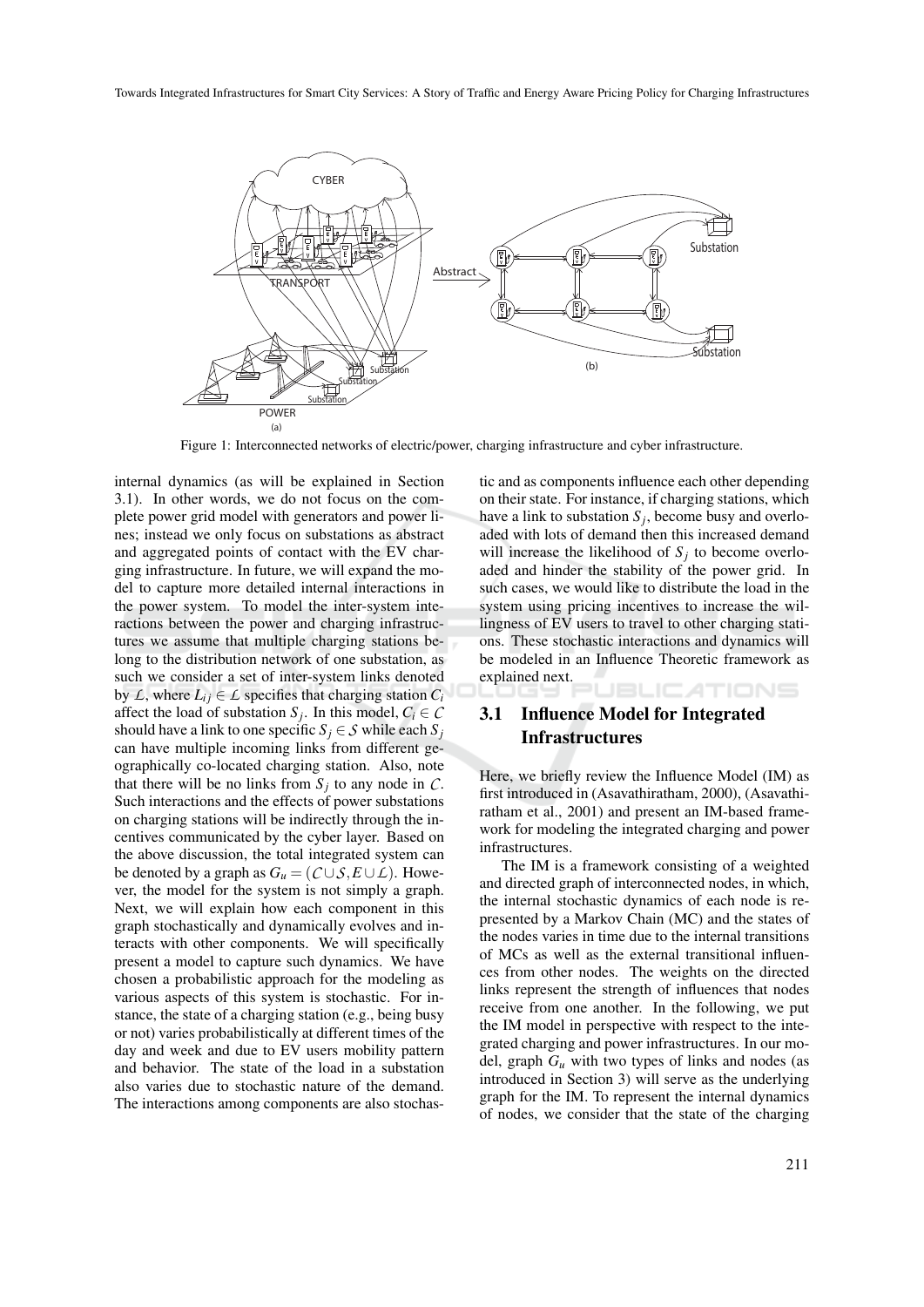stations can be abstracted to three levels: (1) underloaded, (2) normal, and (3) overloaded levels. As such, we define a MC with state space of size three for each  $C_i \in \mathcal{C}$ . These states help describing the load (in terms of energy demand) on a charging station at each time. In general, the state of a  $C_i$  may change due to departure or arrival of EV users. On the other hand, we model a substation  $S_i$  with an internal MC, which has two possible states: normal and stressed. These states specify if a power substation is overloaded and stressed or it is working under normal conditions. The transition probability matrix of the internal MC for a node, say node *i* ∈  $C \cup S$ , is denoted by  $A_{ii}$ , which is an  $m \times m$  row stochastic matrix, where *m* is the size of the state space. We use a data driven approach to characterize the transition probabilities of these internal MCs based on datasets of system dynamics and simulations as will be explained later. The links in graph  $G_u$  specify the influence relation among the nodes. In particular, there are two types of influences in our model: (1) when a charging station influences another charging station, then it means there is a likelihood that it will send users (using proper incentives) to the influenced station, and (2) when a charging station influences a power substation, then it means that there is a likelihood that the charging station increases the energy load on the power substation to a level that could change the state of the power substations (e.g., from normal to stressed). The weights on the links also specify the strength of the influence. Specifically, the influences among the nodes of the network is captured by the *influence matrix* denoted by D, where each element  $d_{ij}$  is a number between 0 and 1 representing the amount of influence that node *i* receives from node *j*. The larger the  $d_{ij}$  is the more influence the node *i* receives from node *j*; with the two extreme cases being  $d_{ij} = 0$  meaning that node *i* does not receive any influence from node *j* and  $d_{ij} = 1$  meaning that the next state of node *i* deterministically depends on the state of node *j*. Note that receiving influence from a node itself, i.e., *dii*, specifies how much the state evolution of a node depends on its internal MC. The total influence that a node receives should add up to unity i.e.,  $\sum_{j=1}^{n} d_{ij} = 1$ , and therefore, matrix **D** is a row stochastic matrix too.

In IM, the status of a node, say node *i*, at time *t* is denoted by  $s_i[t]$ , a vector of length *m*, where *m* is the number of possible states for the node. At each time, all the elements of  $s_i[t]$  are 0 except for the one which corresponds to the current state of the node (with value 1). In our model,  $s_{i1}[t]$ ,  $s_{i2}[t]$ , and  $s_{i3}[t]$  correspond to overloaded, normal and underloaded states, respectively, for charging stations. Similarly,  $s_{i1}[t]$  and  $s_{i2}[t]$  correspond to normal and stres-

sed states for power substations, respectively. The statuses of all the nodes concatenated together as  $S[t] =$  $(s_1[t]s_2[t]...s_n[t])$  described the state of the whole system in time *t*, where  $n = |C \cup S|$  and |.| denotes the cardinality of the set.

The influence matrix **D** specifies how much two nodes influence each other. In order to specify how the states of the nodes will change due to the influences, we also need state-transition matrices  $A_{ij}$ , which capture the probabilities of transiting to various states due to the state of the influencing node. Matrix A*ii* represents the special case of self-influence, which is described by the internal MC of the node. Note that the  $A_{ij}$  matrices are row stochastic. In the general IM (Asavathiratham, 2000), the collective influences among the nodes in the network is summarized in the total influence matrix H defined as:

$$
\mathbf{H} = \mathbf{D}' \otimes \{ \mathbf{A}_{ij} \} = \begin{pmatrix} d'_{11} A_{11} & \cdots & d'_{1n} A_{1n} \\ \vdots & \ddots & \vdots \\ d'_{n1} A_{n1} & \cdots & d'_{nn} A_{nn} \end{pmatrix}, \quad (1)
$$

where  $\mathbf{D}'$  is the transpose of the matrix  $\mathbf{D}$  and  $\otimes$  is the generalized Kronecker multiplication of matrices (Asavathiratham, 2000). Finally, based on the the total influence matrix  $H$  the evolution equation of the model is defined as

$$
\mathbf{p}[t+1] = \mathbf{S}[t]\mathbf{H},\tag{2}
$$

where vector  $p[t+1]$  describes the probability of various states for all the nodes in the network in the next time step. Steady state analysis of IM has some similarities with that of MCs and has been discussed for various scenarios in (Asavathiratham, 2000), (Asavathiratham et al., 2001). For a more detailed discussion on the IM please refer to (Asavathiratham, 2000), (Asavathiratham et al., 2001).

The work in (Siavashi, 2016) extends the original IM to a constraint or rule-based influence framework such that the influences among the nodes can dynamically get activated and deactivated depending on the state of the system. Also, as explained in (Siavashi, 2016), influencing can change the state of the influencer as well (transiting from overload to normal due to sending load to another station). (Siavashi, 2016) specifically defined a constraint matrix  $C$ , where the entry  $c_{ij}$  for  $i, j \in \mathcal{C} \cup \mathcal{S}$  is a binary variable specifying whether node *i* gets influenced by node *j* or not. In particular,  $c_{ij} = 1$  indicates that node *i* gets influenced by node *j* and  $c_{ij} = 0$  indicates otherwise. Moreover, each node always influences itself based on its internal MC (i.e.,  $c_{ii} = 1$  for all  $i \in \mathcal{C} \cup \mathcal{S}$ ). As explained in (Siavashi, 2016), one can define the value of  $c_{ij}$  according to boolean logic to capture the rules of interactions in the network. In other words,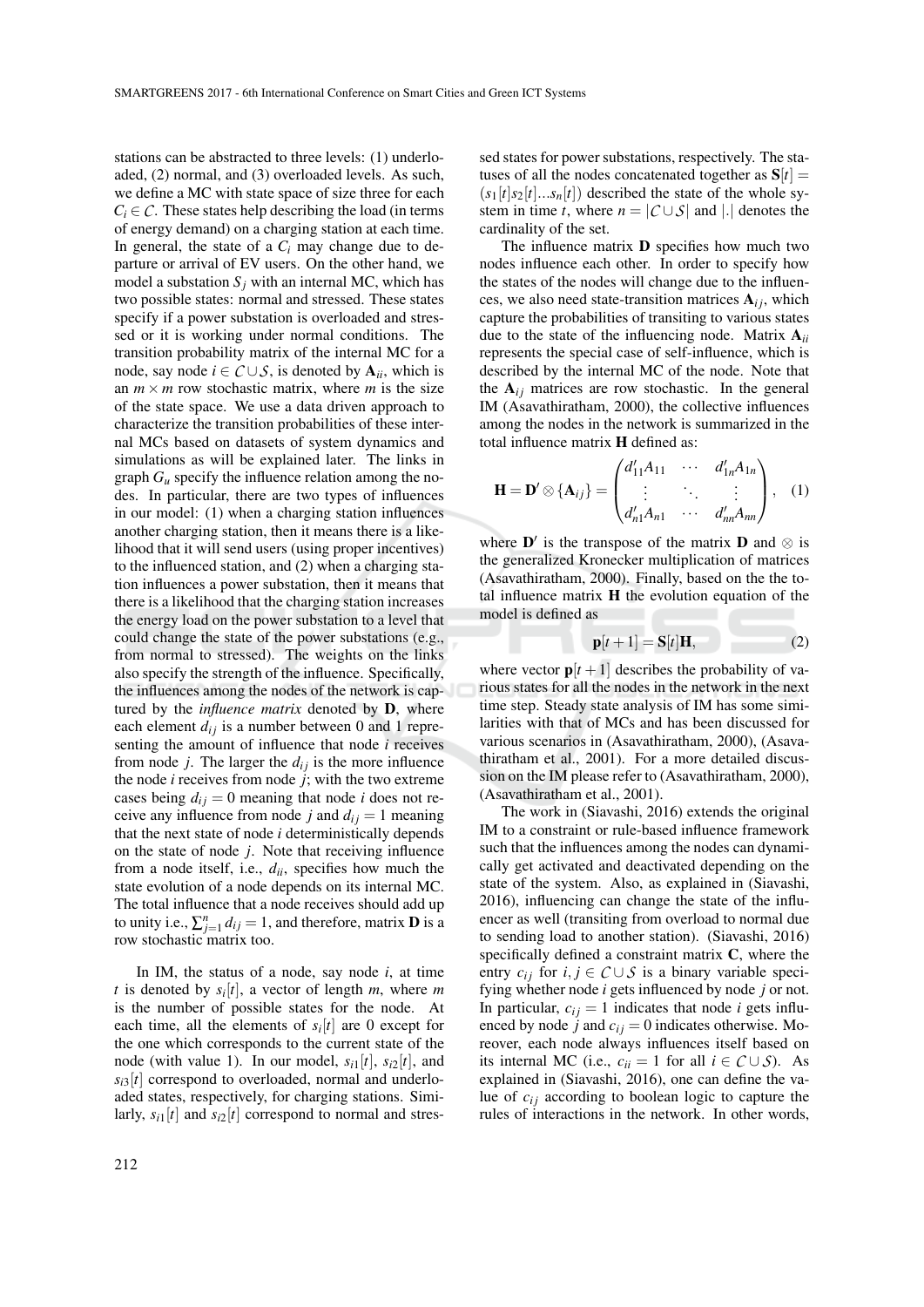$c_{ij}$ s are functions of the state of the nodes. For instance, when a charging station in the EV charging infrastructure is in overloaded state and based on *G<sup>u</sup>* it has a link to another station, which is underloaded, the influence over that link should get activated to motivate the EV users to travel from the overloaded state to underload state. These types of rules can be specified using boolean functions such as the following examples. Function  $c_{ij} = s_{i3}s_{j1} + s_{i2}s_{j1}$ , where  $i, j \in \mathcal{C}$  specifies the rules that can be applied to the transport layer of the model to show influences from charging station *j* to charging station *i*. Specifically, a transport node *i* will receive influence from transport node *j* if node *i* is underloaded and node *j* is overloaded or if node *i* is normal and node *j* is overloaded. Also, the power substations receive influences from the charging stations because overloaded charging stations can cause a power substation to go to overloaded state. Example of boolean function describing this rule is  $c_{k\ell} = s_{k1} \prod_{j \in C_{S_k}} s_{ji} + s_{k2} \prod_{j \in C_{S_k}} s_{ji}$ , where  $k \in S$  and  $\ell \in C$  and  $C_{S_k} \subseteq C$  is the set of charging stations connected to the power substation *k*. Specifically, a power substation, say *k* will receive influence from charging station  $\ell$  when all the charging stations connected to the power substation are overloaded. As a power station is generally built with a capacity to accommodate large demand, the power substation will go to a stressed state provided that all the influence links connected to it are activated. This is just one example of influence rule and other conditions to specify the rules are also possible.

Note that as the goal of the integrated study of these two systems is to increase the probability of having power substations in normal conditions and charging stations not overloaded, the interaction rules defined in  $C$  should support this goal. In order to achieve this goal the influences among the charging stations should be engineered such that it forces the whole system toward desirable states. The second type of influence, which is from the charging station to power substations cannot be engineered and we assume that when the charging stations, which are receiving energy from a substations, are overloaded they influence (increase the likelihood) the substation to transit to a stressed state.

In (Siavashi, 2016), the constraint matrix C and the influence matrix D are used to define the constraint-based influence matrix denoted by E, as

$$
\mathbf{E} = \mathbf{D} \circ \mathbf{C} + \mathbf{I} \circ (\mathbf{D} \times (1 - \mathbf{C}')), \tag{3}
$$

where ∘ is the Hadamard product (aka entrywise product), 1 is the matrix with all elements equal to 1 and  $\mathbb{C}'$  is the transpose of matrix  $\mathbb{C}$ . Using  $\mathbb{E}$ , the IMbased state evolutions can be summarized as

$$
\mathbf{H} = \mathbf{E}' \otimes \{\mathbf{A}_{ij}\},\tag{4}
$$

and  $\mathbf{p}[t+1] = \mathbf{S}[t]\mathbf{H}$ .

As discussed in (Siavashi, 2016), this formulation may or may not allow the asymptotic analysis of the behavior of the system. However, no matter if the analytical solution of the model exists or not, this model can be used for Monte-Carlo simulation of the behavior of the system in order to study how influences and interactions affect the state of the whole system. Based on this formulation, as the state of the system varies in time, various sets of influences get activated. Note that in IM, when a node influences another node, it may result in state change for the influenced node based on the adjusted transition probabilities that are captured through **H** and the formulation of  $p[t + 1]$ . As such, an activated influence in our model increases the probability of transitioning to a normal state for an underloaded charging station due to receiving load from the influencer (based on our definition of influence). In real-world, proper incentives for the users are needed to make that influence occur (transfer of load from one charging station to another). As such, to achieve the goal of the system which is increasing the probability of normal states, we use the status of the influence links (active or inactive) to guide the charging price design. In the next section, we explain how this model will help in designing proper prices and together with the rules of interactions can lead to more balanced system for both EV charging and power infrastructures.

#### LOGY PUBLIC ATIONS

# 4 MECHANISM FOR DESIGNING CHARGING PRICE AT EV CHARGING STATIONS

The model described in the previous section needs an external factor in real-world scenarios to provoke an EV user to travel from one charging station to another for charging (i.e., activating the described influence between charging stations in real-world). This external factor can be in terms of incentives or hampers that an EV user may get if they move from one cell to another. A good incentive would be lower charging prices (whenever the influence should be active) in the station, which should receive some load. The lower prices can motivate the EV users to move from their currently occupied cell to the other station. However, not every EV user will respond to such incentives in the same way and thus not every user will travel from the first cell. Particularly, the probabilistic nature of the IM helps in capturing the random behavior of the users. Intuitively, the higher the influence strength the more we expect that the users travel to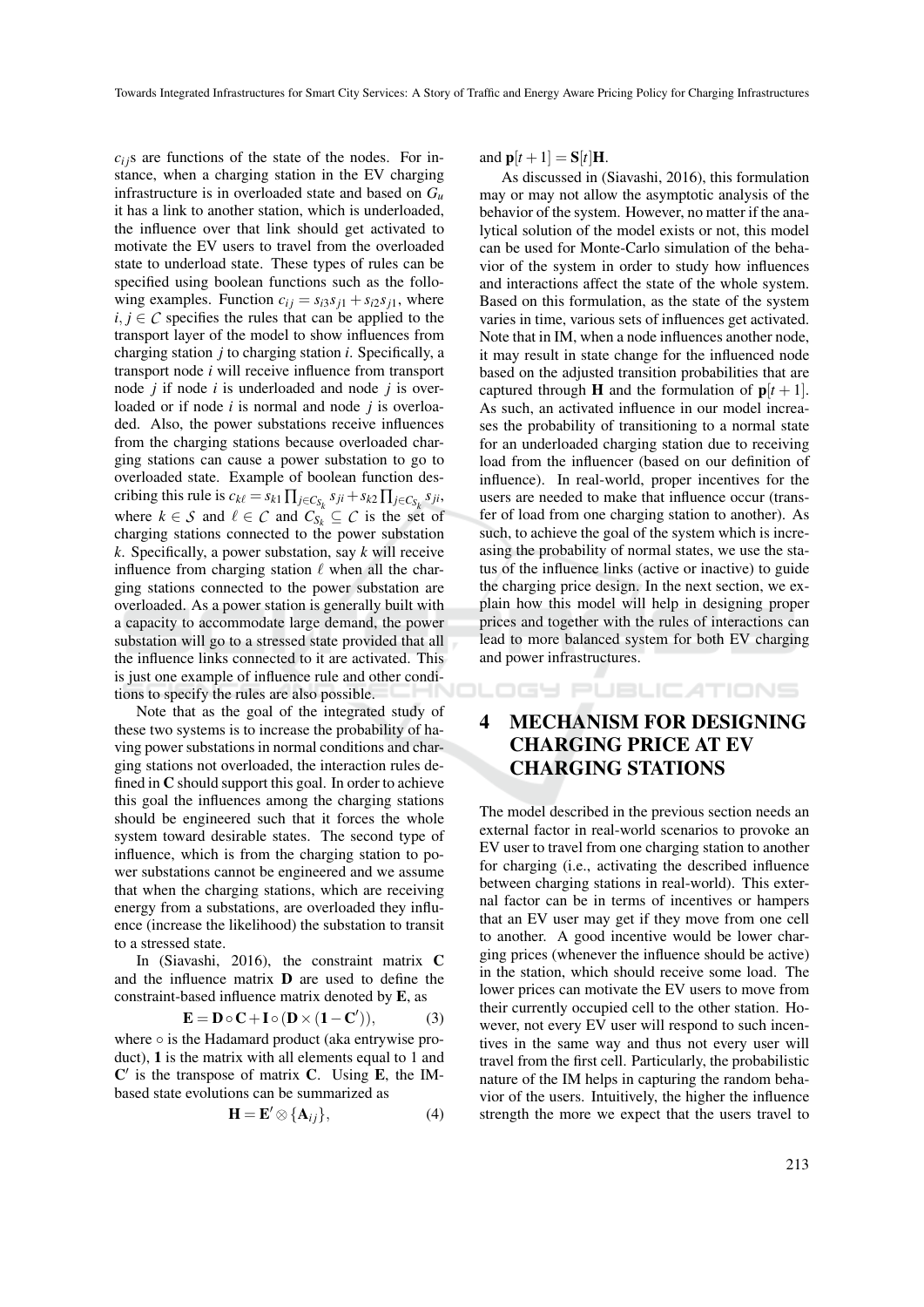the other station, which can help in characterizing the price reduction that is needed. A key point to notice is that the cyber layer plays a key role in letting the desired influences to occur to let the system identify its next states based on IM. Specifically, the cyber layer should communicate the lower charging price only to the users in the cell that is influencing the station. Otherwise, if the reduced price is communicated in the system globally and all the EV users in the city know about the reduced price in a station, this will activate influences among neighbor stations (neighbors are defined as according to  $G_u$ ) that should not be activated according to the IM model. Thus, in order to only activate the influences that the IM model identifies for leading the system to a more balanced system in each step, the cyber layer plays a key role in communicating the prices to the right EV users based on their location.

Algorithm 1: Algorithm for Price Assignment to Charging Stations.

- 1: **Input**  $\triangleright$  Graph of active influences,  $G_t(C, E_a(t))$ . A maximum electricity price limit **A** and a reduction factor in price,  $\alpha$ . 2: **Output**  $\triangleright$  Charging price in each charging station in  $C$  such that the price of the influencer station is higher than the influenced station. 3: Calculate the topological sort **T** for  $G_t$ . 4: **for** i=1 to  $|C|$  **do**<br>5: **if**  $|I(\mathbf{T}(i))|$  = 5: **if**  $|I(\mathbf{T}(i))| = 0$  then<br>6: Price( $\mathbf{T}(i)$ ) = A ECHNO  $Price(T(i)) = A$ 7: else 8: Price( $\mathbf{T}(i)$ )= $\sum_{j \in I(\mathbf{T}(i))}$  Price( $j$ )/ $|I(\mathbf{T}(i))|$ <br>9: end if end if
- 10: end for
- 11: Return Price.

In our model based on IM, whenever the set of activated influence links varies, we need to identify new set of prices for each station such that if station say *i* has an active influence link to station *j*, then the price at station *i* should be higher than that of station *j*. To identify the set of prices that satisfy this condition in the whole system, we propose the algorithm presented in Algorithm 1. This algorithm is similar to a constrained graph coloring problem. However, the problem of price assignment to the stations based on the above constraint is solvable with complexity  $O(|C|+|E|)$ , which is because the graph of active influences denoted by  $G_t(C, E_a(t))$  and obtained from simulation of IM at step *t* is a directed and acyclic graph (note that  $E_a(t) \subseteq E$ , also note that  $E_a(t)$  does not include self-influences as they do not affect the pricing). This property is due to the rule set with the

goal of balancing the load in the system, which never result in a cycle in the graph of active influences. In other words, the rule set in the model is very important to ensure that the load is not circulating in the system and purposely directed to the proper charging stations. Algorithm 1 for price assignment uses a topological sort of the graph and then assigns the prices based on the identified order such that the prices ensure that the stations appearing later in the topological sort have lower prices (as they should receive influences or loads). In our algorithm, we consider a maximum price limit of *A* and each price reduction occurs by a constant α. The values of *A* and α are considered fixed in this paper for simplicity, but can be variable and adjusted based on other factors in the system. In this algorithm, function  $I(.)$  receives a node and returns the set of nodes, which influences the input node.

### 5 EVALUATION AND RESULTS

In order to demonstrate the process of assigning prices to the charging stations dynamically as the system evolves in time while trying to lead both systems to more balanced states, we use an example network as shown in Figure 2 with 12 charging stations, which receive their energy from two power substations. In this example, we used a data driven approach to extract some of the parameters of the IM using available data sets of traffic information. Specifically, we used the taxi data in (Piorkowski et al., 2009), which contained GPS trajectories of 536 taxis in San Francisco, California from May 17, 2009-July 10, 2009 specifically to estimate  $A_{ii}$ s. An example of  $A_{ii}$  based on the dataset is as following, where rows and columns are ordered from overload to normal and then underload:

$$
\mathbf{A}_{ii} = \begin{pmatrix} 0.89473684 & 0.1052632 & 0.00000000 \\ 0.07262570 & 0.8770950 & 0.05027933 \\ 0.07142857 & 0.2142857 & 0.71428571 \end{pmatrix} . \tag{5}
$$

In addition to  $A_{ii}$ s, which characterize the internal dynamics of each station, we also need to consider  $A_{ij}$ s to specify how the influences between two stations result in state transitions. An example of  $A_{ij}$  is shown in (6) in which each column specifies the probability of transition to overload, normal, and underload, respectively, depending on each row, which specifies the state of the influenced node. For simplicity and due to lack of detailed information in the datasets to characterize this matrix for all cells, we have simplified this matrix to have equal transition probabilities independent of the state of the influenced node (i.e., the same rows). Based on our model and the rules of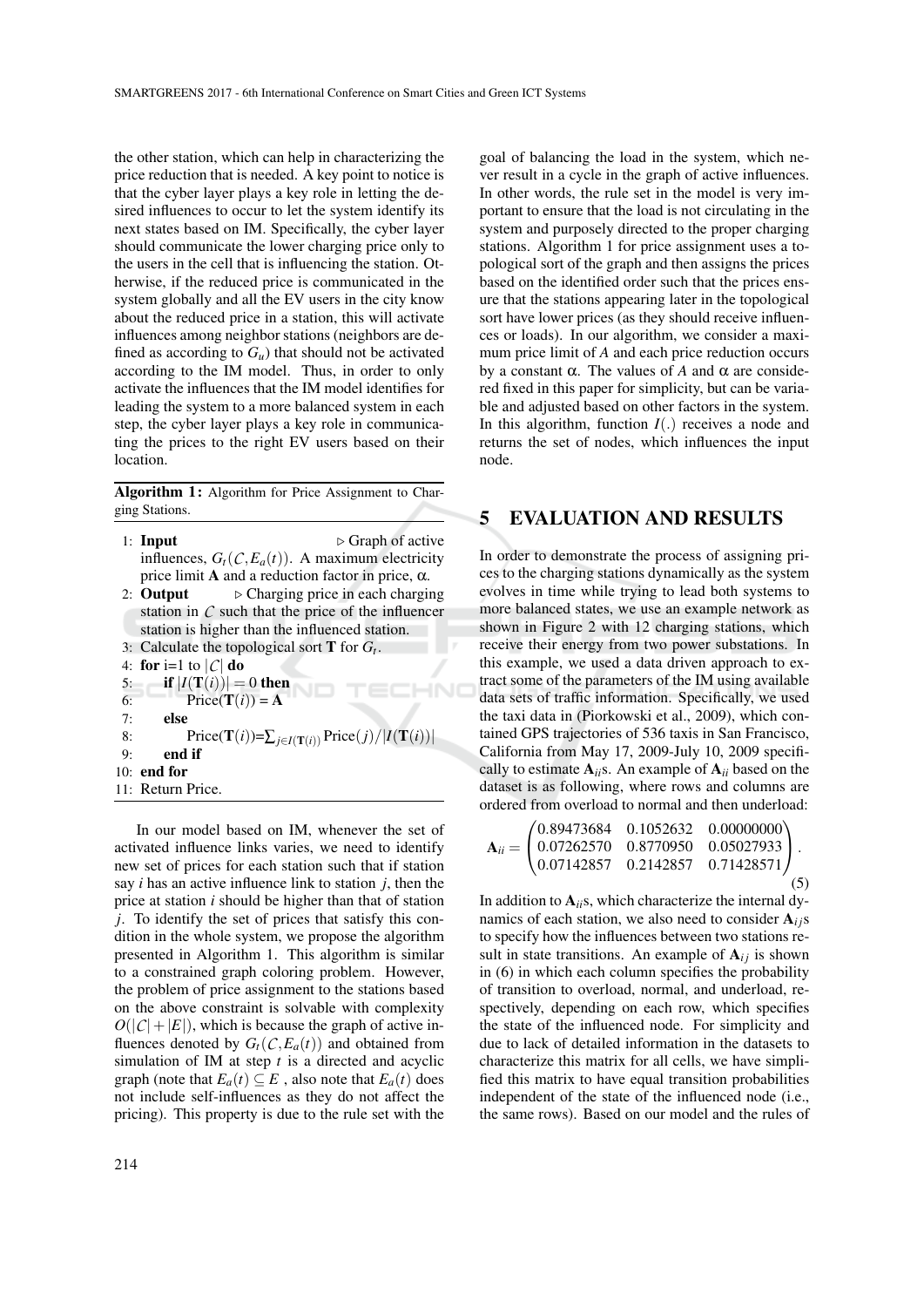influences, in order to lead the systems to balanced states a station only tries to send load to another station if the other station is not overloaded. As such the last row of the matrix in (6) does not play a role in the analysis.

$$
\mathbf{A}_{ij} = \begin{pmatrix} 0.2 & 0.5 & 0.3 \\ 0.2 & 0.5 & 0.3 \\ 0.2 & 0.5 & 0.3 \end{pmatrix} . \tag{6}
$$

Similarly, an example of  $A_{ii}$  for power substations is as following where rows and columns are ordered from normal to stressed:

$$
\mathbf{A}_{ii} = \begin{pmatrix} 0.8 & 0.2 \\ 0.5 & 0.5 \end{pmatrix} . \tag{7}
$$

Since the detailed dynamics of the power grid is not considered in this paper, we only focus on how their state change when they are stressed by charging stations. But to consider the effects of internal dynamics of the power grid, we consider a small probability that a power substation changes state from normal to stressed due to different parameters in the system other than the charging stations (here this value is chosen to be 0.2). When the system is stressed (i.e., the second row on the matrix in (7)) then we assume there is an equal chance to get into normal state or stay stressed based on internal dynamics. However, as a part of influences in our IM-based model whenever the charging stations go back to normal or underloaded states then they can externally help the power substation to transit back to the normal state. Specifically, the set of rules for this study can be described as: (1) node *i* gets influenced by node *j* if and only if node *i* is underloaded and node *j* is overloaded or node *i* is in normal state and node *j* is overloaded for charging stations, and (2) for the influences between the power substations and the charging stations, the power substation gets influenced by a charging station if the power station is normal and the charging stations receiving power service from the substation are overloaded or if the power substation is stressed and the charging stations are normal or underloaded.

As mentioned earlier, based on the state of the components in the system, the influences among nodes may get activated and deactivated. In Figure 3, we show two samples of active influence graphs for the network shown in Figure 2. The activated links between charging stations suggest that the load should be transferred from one station to the station on the end of the directed link.

The set of activated influences in each iteration prompts a change of state in the charging stations and power substations as shown in Figures 4 and 5. Specifically, Figures 4a, 4b and 4c show the distribution



Figure 2: The integrated charging and power infrastructures model with 12 charging stations and two substations (i.e., graph  $G_u$ ).



Figure 3: Two samples of active influence graph.

of the number of charging stations in underload, normal and overload states in each iteration respectively. Although the distributions are fluctuating but it can be observed from Figures 6 and 7 that the aggregated behavior of the system is independent of the initial state of the system as the likelihood of normally loaded charging stations and normal power substations is higher than other states. The results in Figures 8 and 9 are obtained over 1000 steps of the IM simulation. Figure 8 shows the state distribution of the charging stations and power substations with various initial states.



Figure 4: Number of charging stations in each iteration in: (a) underloaded, (b) normal, and (c) overloaded, states.

An important aspect of the influence model is the set of rules that specify how the nodes should interact and influence each other. To show how the rules of the interactions affect the behavior of the system, here, we have considered other influence rules similar to the rules of interactions defined in (Siavashi, 2016) as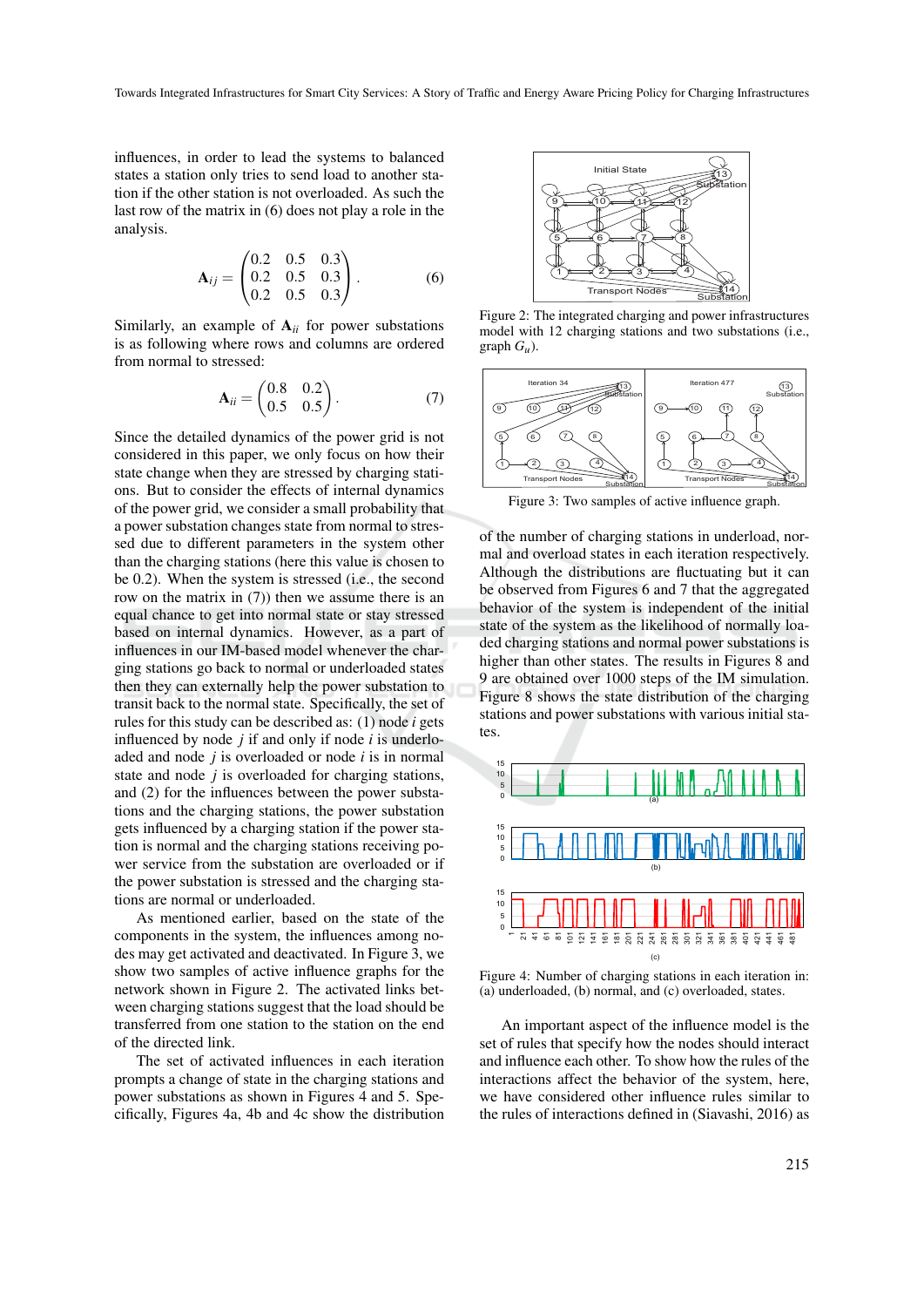

Figure 5: Number of power substations in each iteration in various states: (a) normal state, and (b) stressed state.



Figure 6: Aggregated states distribution for overloaded, normal and underloaded states for charging stations.



Figure 7: Aggregated state distribution for normal and stressed states for the power substations.



Figure 8: State distribution of charging stations and power substations with various initial states for the components.

#### follows:

- *Rule 1:* Node *i* gets influenced by node *j* if and only if (iff) node *i* is underloaded and node *j* is overloaded or node *i* is in normal state and node *j* is overloaded.
- *Rule 2:* Node *i* gets influenced by (receives workload from) node *j* iff node *i* is underloaded and node *j* is overloaded.
- *Rule 3:* Node *i* gets influenced by node *j* iff node *i* is underloaded and node *j* is overloaded or node *i* is underloaded and node *j* is in normal state.
- *Rule 4:* Node *i* gets influenced by node *j* iff either node *i* is underloaded and node *j* is overloaded, node *i* is underloaded and node *j* is in normal state or node *i* is in normal state and node *j* is overloaded.
- *Rule 5:* Node *i* gets influenced by node *j* iff either node *i* is underloaded and node *j* is overloaded, node *i* is underloaded and node *j* is in normal state, node *i* is in normal state and node *j* is overloaded or node *i* is in normal state and node *j* is in normal state too.

Note that these rules only focus on the interactions among the charging stations and the influences among charging stations and the power substations are assumed to be as before. Figure 9 shows the state distribution of nodes with all charging stations initially overloaded and all power substations initially normal for different rules applied to the model. It can be seen that rule 5 performs the worst among the all as the number of overloaded charging stations are higher compared to other cases.



Figure 9: State distribution of charging stations and power substations with all charging stations initially overloaded and all power substations initially in normal states for different rules of interactions.

To design the incentives that enable influences and lead to the results shown in Figures 6, 7, 8 and 9, we need to design the prices for each charging station. To do so, we have used Algorithm 1 over the active influence graph obtained at each step of the simulation whenever there was a change in the active influence graphs. Note that Algorithm 1 receives graphs similar to the ones shown in Figure 3 where the self-edges are omitted. The price assignment based on this algorithm at each station is shown in Table 1 for sample steps of our simulation (with Rule 1). As it can be observed from the table, initially all the twelve stations have the same price of *A* but the prices vary over the network as the stochastic dynamics of the system change the states of the nodes.

In this section, we showed our preliminary study of collaborative pricing solution between the EV charging and electric infrastructures based on our IMbased model. Key takeaways from our results include: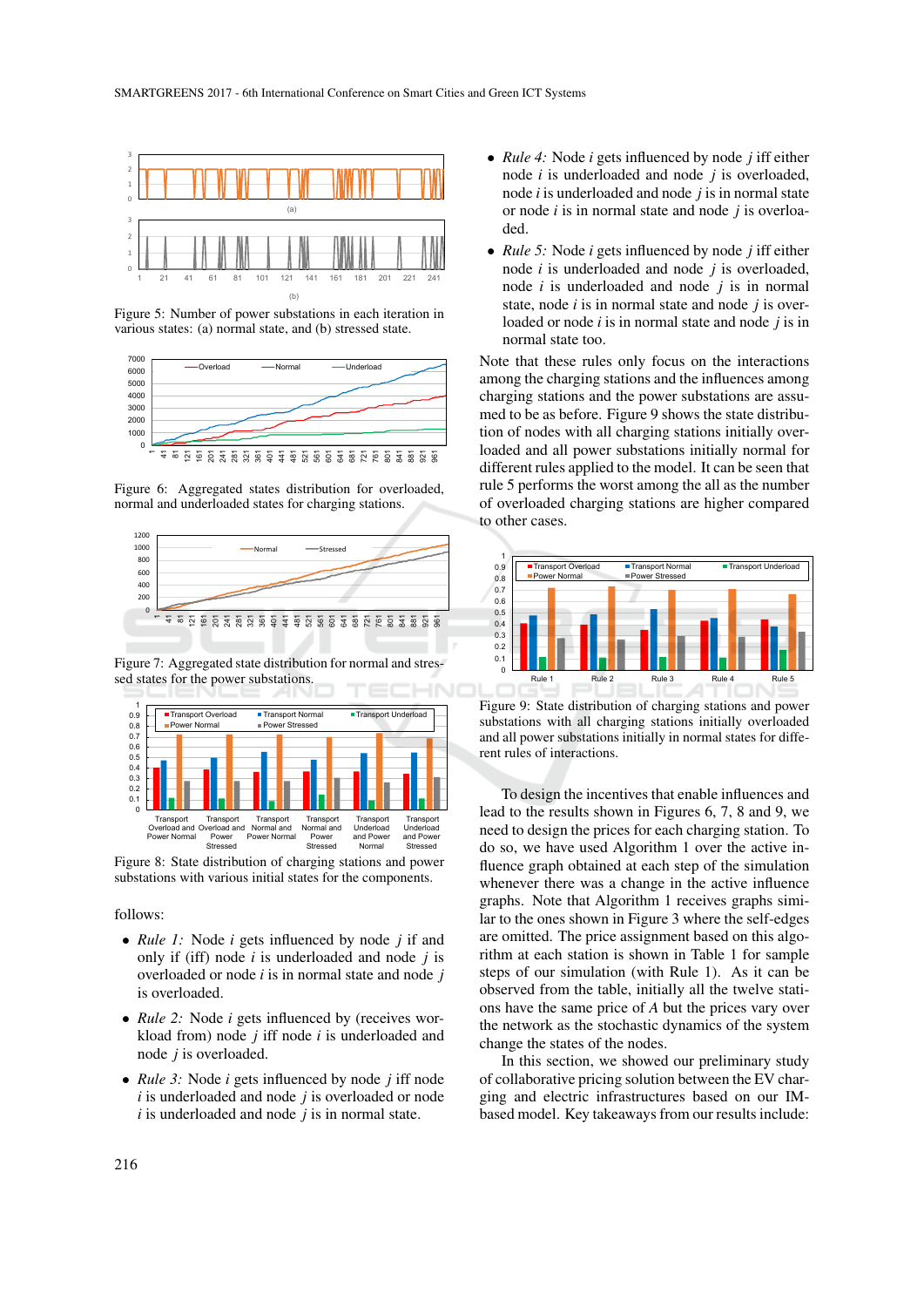Towards Integrated Infrastructures for Smart City Services: A Story of Traffic and Energy Aware Pricing Policy for Charging Infrastructures

| <b>Charging Stations</b> |              |              |              |                |                |              |                 |              |              |                |              |              |
|--------------------------|--------------|--------------|--------------|----------------|----------------|--------------|-----------------|--------------|--------------|----------------|--------------|--------------|
| Iteration                |              | ↑            | 3            | $\overline{4}$ |                | 6            | ┑               | 8            | 9            | 10             | 11           | 12           |
|                          | A            | A            | A            | A              | A              | A            | A               | A            | A            | A              | A            | A            |
| 18                       | $A - \alpha$ | A            | A            | A              | A              | A            | A               | A            | А            | A              | A            | А            |
| 245                      | A            | $A - \alpha$ | A            | A              | $A - \alpha$   | A            | A               | A            | А            | A              | A            | A            |
| 246                      | A            | A            | A            | A              | A              | A            | A               | A            | A            | A              | A            | A            |
| 247                      | А            | A            | $A - \alpha$ | А              | А              | A            | $A - \alpha$    | $A - \alpha$ | $A - \alpha$ | A              | A            | А            |
| 261                      | А            | A            | A            | $A - \alpha$   | $A - \alpha$   | $A - \alpha$ | $\alpha$<br>A - | A            | А            | $-\alpha$<br>A | A            | $A - \alpha$ |
| 446                      | $A - \alpha$ | A            | A            | A              | A              | A            | A               | A            | A            | A              | A            | A            |
| 650                      | A            | A            | A            | $A - \alpha$   | A - α          | $A - \alpha$ | $A - \alpha$    | A            | А            | $A - \alpha$   | A            | $A - \alpha$ |
| 892                      | A            | A            | A            | $A - \alpha$   | $-\alpha$<br>А | $A - \alpha$ | A               | A            | A            | $-\alpha$<br>A | $A - \alpha$ | $A - \alpha$ |

Table 1: Charging prices in each EV charging station over various iterations.

(1) by designing proper rules of interactions among the integrated systems, the load distribution can be improved in both systems, and (2) the pricing assignment based on the obtained active influence graph enables the implementation of appropriate influences.

# 6 CONCLUSIONS

In this paper, we discussed the importance of collaborative solutions among critical infrastructures of smart cities. We specifically emphasized that the smart city solutions should consider the state of various systems interacting with each other rather than only an individual infrastructure. To demonstrate this point, in this paper, we focused on interdependent EV charging and the electric infrastructures and developed an integrated framework for modeling their interactions based on influence model, which is a networked Markov chain framework. We also proposed an algorithm, which assigns prices to charging stations based on the set of active links that can lead to more balanced systems. We discussed the role of the cyber infrastructure in enabling this pricing scheme, which considers the state of both of the systems. The work presented in this paper is an effort toward using integrated models for infrastructures to develop collaborative solutions for smart cities. In future, we will study, both analytically and using simulations, the role of various parameters of the model in the behavior of the system. We also hope that this study and modeling approach can be extended to other smart city solutions and interdependent infrastructures.

### **REFERENCES**

Amin, M. (2002). Toward secure and resilient interdependent infrastructures. *Journal of Infrastructure Systems*, 8(3):67–75.

- Asavathiratham, C. (2000). *The influence model: A tractable representation for the dynamics of networked markov chains*. PhD thesis, Citeseer.
- Asavathiratham, C., Roy, S., Lesieutre, B., and Verghese, G. (2001). The influence model. *IEEE Control Systems*, 21(6):52–64.
- Bass, R. and Zimmerman, N. (2013). Impacts of electric vehicle charging on electric power distribution systems.
- Bowerman, B., Braverman, J., Taylor, J., Todosow, H., and Von Wimmersperg, U. (2000). The vision of a smart city. In *2nd International Life Extension Technology Workshop, Paris*, volume 28.
- Chen, C. and Hua, G. (2014). A new model for optimal deployment of electric vehicle charging and battery swapping stations. *International Journal of Control & Automation*, 8(5).
- Chourabi, H., Nam, T., Walker, S., Gil-Garcia, J. R., Mellouli, S., Nahon, K., Pardo, T. A., and Scholl, H. J. (2012). Understanding smart cities: An integrative framework. In *System Science (HICSS), 2012 45th Hawaii International Conference on*, pages 2289– 2297. IEEE.
- Commission, I. E. et al. (2014). Orchestrating infrastructure for sustainable smartcities. *Published in Geneva, Switzerland*.
- Das, A., Banerjee, J., and Sen, A. (2014). Root cause analysis of failures in interdependent powercommunication networks. In *Military Communications Conference (MILCOM), 2014 IEEE*, pages 910– 915. IEEE.
- Guo, S. and Zhao, H. (2015). Optimal site selection of electric vehicle charging station by using fuzzy topsis based on sustainability perspective. *Applied Energy*, 158:390–402.
- Harrison, C., Eckman, B., Hamilton, R., Hartswick, P., Kalagnanam, J., Paraszczak, J., and Williams, P. (2010). Foundations for smarter cities. *IBM Journal of Research and Development*, 54(4):1–16.
- Hatton, C., Beella, S., Brezet, J., and Wijnia, Y. (2009). Charging stations for urban settings the design of a product platform for electric vehicle infrastructure in dutch cities. In *Towards zero emission: EVS 24 International Battery, Hybrid and Fuel Cell Electric Vehicle Symposium & Exhibition, 13-16 May 2009,*